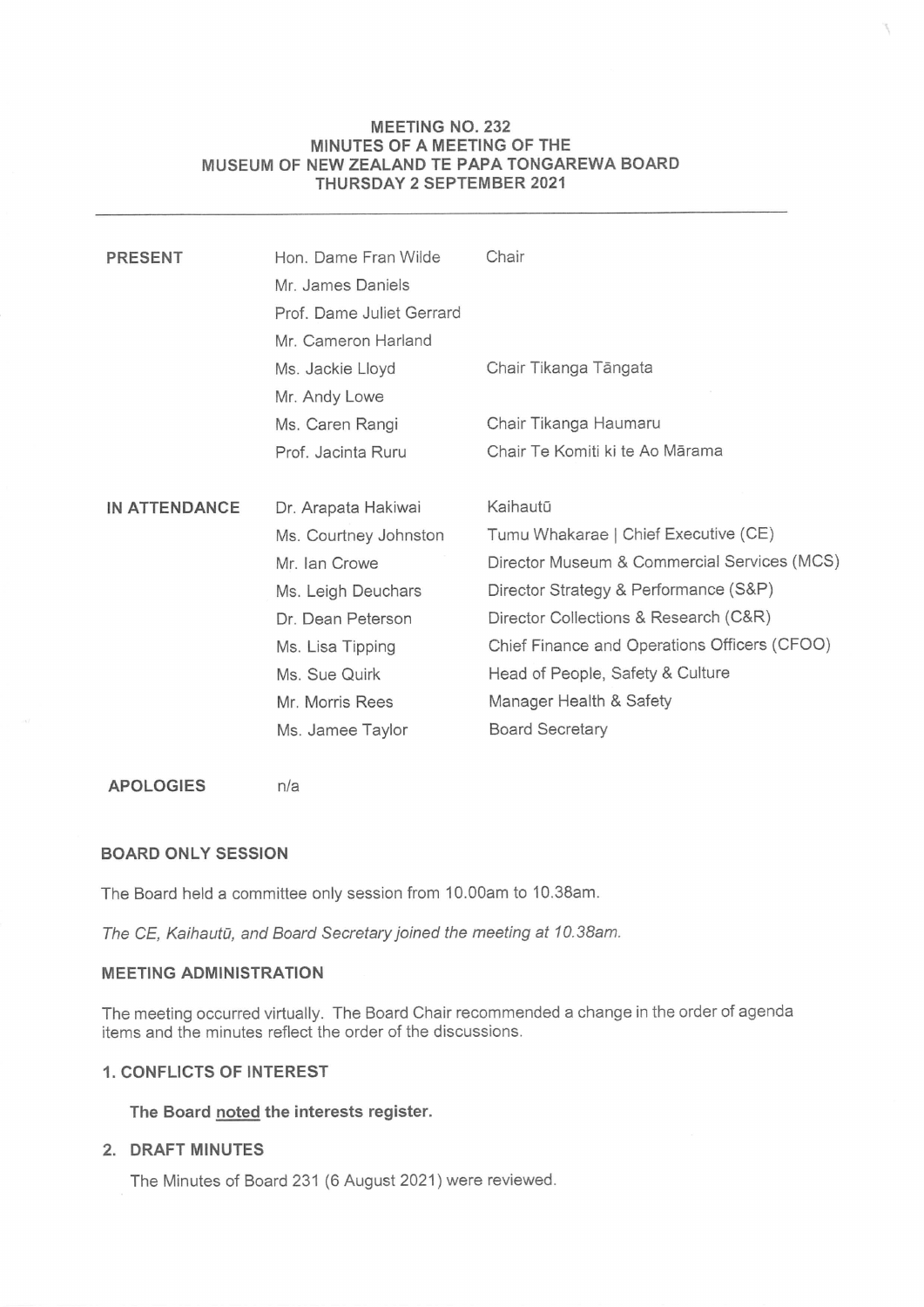The Board approved the minutes and delegated to the Chair to redact content before being published on the website, if needed.

### 3. ACTION ITEMS AND MATTERSARISING

The action items were reviewed.

The Board noted the action items.

# NGA WHAKAHAERETANGA ME NGA RIPOATA KAIARAHI <sup>|</sup> GOVERNANCE AND LEADERSHIP REPORTS

#### 4. UPDATE FROM TIKANGA HAUMARU

The committee chair provided an update from their meeting held in August. It was noted the financials had been loadéd to the Crown financial information system for the 2020/21 financial year. Tikanga Haumaru approved the Gifts Policy and the Fraud and Corruption Policy. The committee also discussed both the Quarterly Risk Update and natural disaster preparedness by reviewing the Incident Management Plan.

#### The Board noted the update.

#### 5. UPDATE FROM TE KOMITI KI TE AO MARAMA

The committee's meeting had been postponed.

# UPDATE FROM<br>The committee's r<br>The Board <u>noted</u> The Board noted the update.

#### 6. LEADERSHIP REPORT

The paper was taken as read.

The Board received a verbal update on upcoming meetings and planning for other alert levels.

The Director C&R and CFOO entered the room at 10.51am.

There was a discussion about the Chair, Tumu Whakarae and Kaihautū's meeting with Minister Allan.

#### The Board noted the report.

#### 7. TORY ST UPDATE

The paper was taken as read.

Three Board Members indicated their availability to be briefed between meetings.

#### The Board noted the progress against plan.

At 11.01am the Director C&R left the meeting and the Head of People, Safety & Culture and Manager Health & Safety joined the meeting.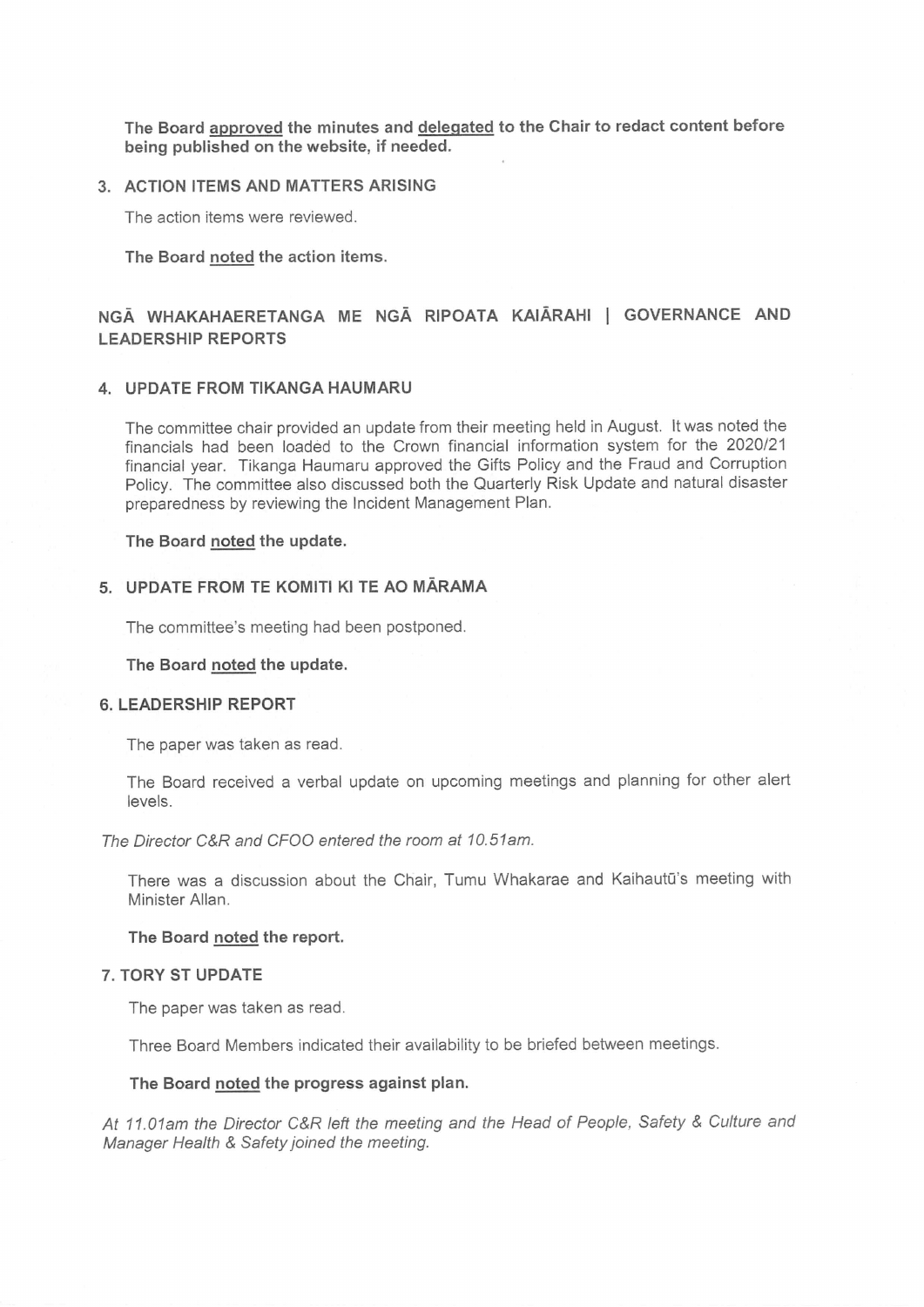# KAUPAPA WHAKAHAERE| STANDING ITEMS

# 12. FINANCE REPORT UPDATE

The report was taken as read.

The Board noted the update.

# 13. HEALTH AND SAFETY (H&S) UPDATE

The update was taken as read.

There was a discussion about scenario modelling and about building ventilation.

The Board provided feedback on the Health and Safety Management System (HSMS).

### The Board:

- <sup>e</sup> noted the monthly report; and
- <sup>e</sup> noted the update on the HSMS and next steps.

# KAUPAPA WHAKAMOHIO NOA| ITEMS FOR NOTING

# 08. PAY EQUITY UPDATE

The paper was taken as read.

There was a discussion about strategic workforce planning.

# The Board discussed the update.

At 11.30am Prof. Dame Juliet Gerrard and Manager H&S left the meeting.

#### 09. DRAFT ANNUAL REPORT 2021-22

The paper and appendix were taken as read.

The Board:

- <sup>e</sup> discussed and provided feedback on the non-financial performance sections of the draft Annual Report 2020/21; and
- <sup>e</sup> noted the timeframes for completion.

# 11. TE PAPA BOARD GOVERNANCE MANUAL

The paper and appendix were taken as read.

Possible changes to the Governance Manual in the future were discussed.

The Board:

- approved the Governance Manual;
- <sup>e</sup> agreed that membershipfor all Board committees would be <sup>a</sup> minimum of two Board members and the Board Chair ex officio; and
- <sup>e</sup> noted that the Board Charter would be considered in the future.